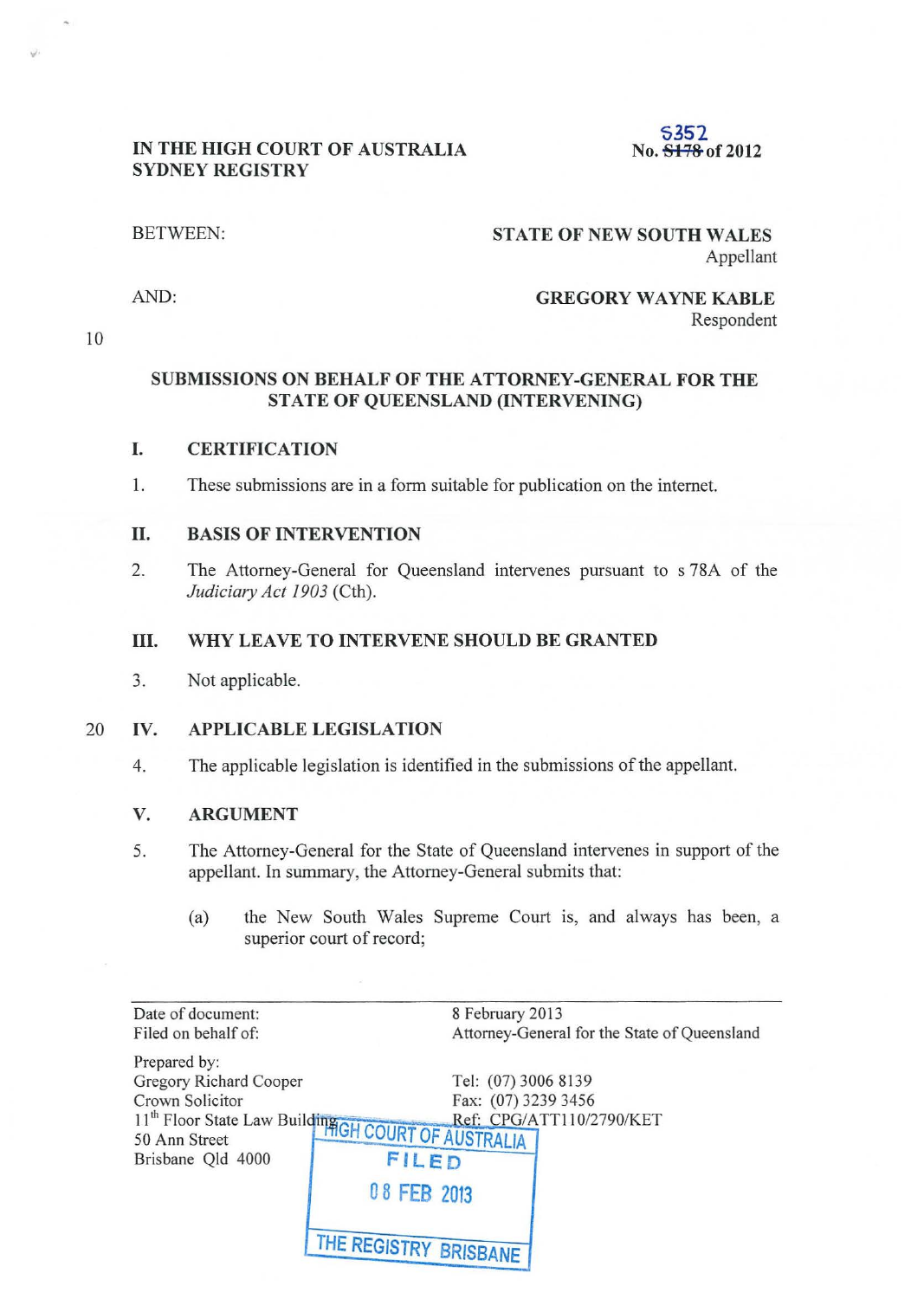- (b) an order of a superior court of record is valid until set aside, regardless of whether the order was made pursuant to legislation that is later held to be unconstitutional;
- (c) the order of Levine J for the detention of the respondent under the *Community Protection Act 1994* (NSW) ('the CP Act') was such an order; and
- (d) accordingly, the appeal should be allowed.

# *(a) Orders of a superior court*

6. In *Cameron v Cole,* Rich J described the effect of an order of a superior court of record as follows:<sup>1</sup>

> It is settled by the highest authority that the decision of a superior court, even if in excess of jurisdiction, is at worst voidable, and is valid unless and until it is set aside.

7. That principle applies even if a superior court exceeds its jurisdiction on constitutional grounds. In *DMW v CGW,* for example, the Family Court had ordered that a husband should have care and control of a child, KJW. The Family Court's jurisdiction was limited to the custody of children of a marriage. The High Court held that, so long as the order stood, the *Family Law Act 1975* (Cth) operated to deny New South Wales Supreme Court jurisdiction to determine that KJW was not the child of the marriage. As Mason, Murphy, Wilson, Brennan and Deane JJ explained:<sup>2</sup>

> The jurisdiction of the Family Court is limited, in relation to matters dealing with the custody of children, to children of a marriage. Nevertheless the grant of jurisdiction must carry with it the power to determine the existence or otherwise of facts upon which its jurisdiction depends. If the Court wrongly decides such a question then that decision will be subject to the prerogative writs or the decision will be subject to appeal. It cannot simply be ignored. So long as the order stands, the effect of the provisions of the *Family Law Act 1975* (Cth), as amended, conferring exclusive jurisdiction will deny the existence of jurisdiction in another Court to adjudicate on KJW's status or custody. The reason for this is that there is implicit in the order of the Family Court a finding that KJW is a child of the W marriage\_and a challenge to that finding would constitute a matrimonial cause within pars. (c) or  $(f)$  of the definition of that term in s. 4 of the Family Law Act. Under s. 8 such proceedings may be instituted only under that Act.

8. In *Re Macks; Ex parte Saint* ('*Re Macks*'),<sup>3</sup> moreover, this Court applied the principle to orders made by the Federal Court in the purported exercise of State jurisdiction. Although the conferral of such jurisdiction was prohibited by Chapter III of the Constitution, $4$  the orders of the Federal Court in the exercise

20

10

30

 $\mathbf{I}$ (1944) 68 CLR 571 at 590.

<sup>2</sup>  (1982) 151 CLR 491 at 507.

 $\,$  3 (2000) 204 CLR 158.

<sup>4</sup>  *Re Wakim; ExparteMcNally(l999)* 198 CLR511.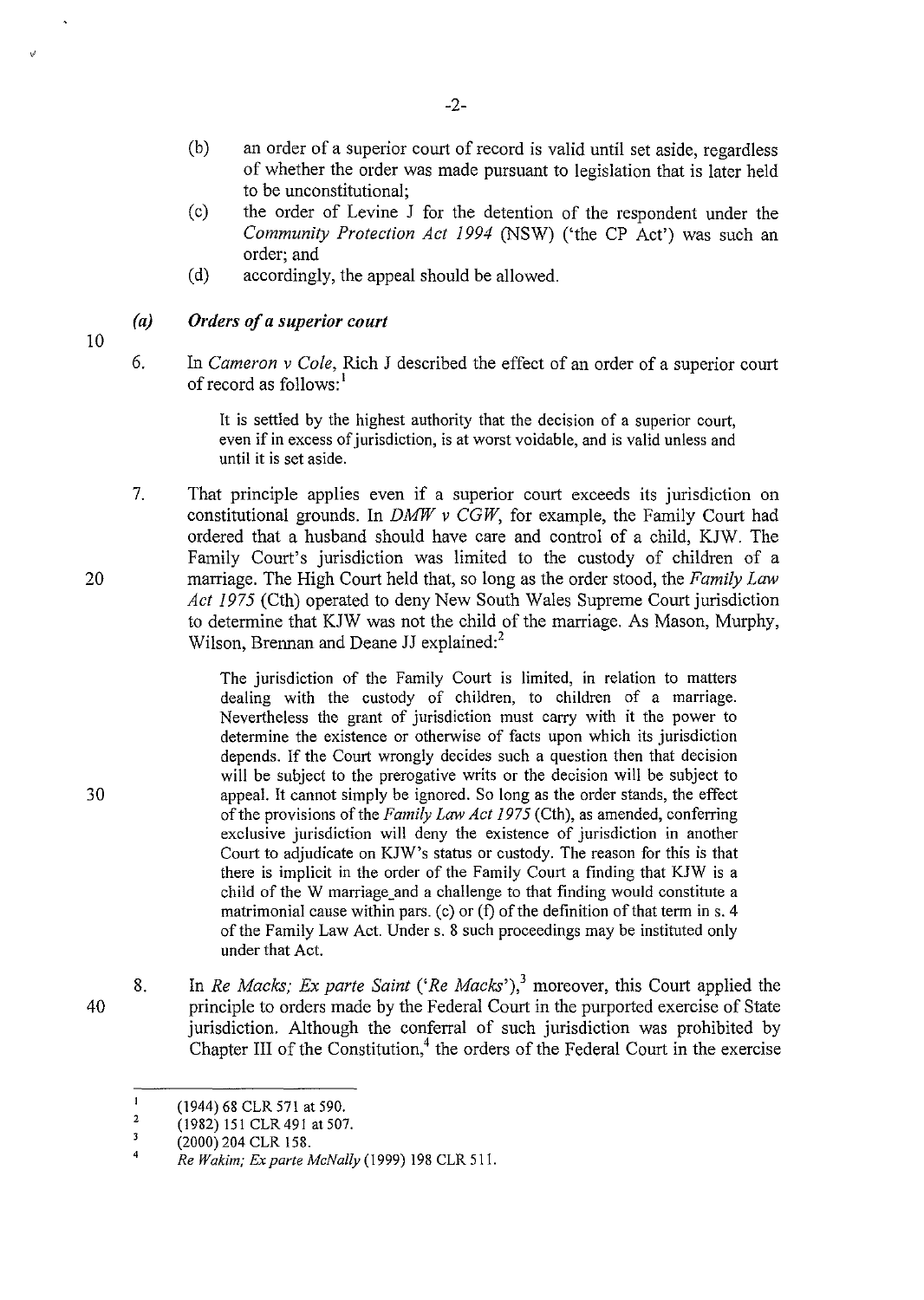of that jurisdiction were not nullities. Chief Justice Gleeson put the matter in this way: $5$ 

The powers given to the Parliament, and in particular, the power given by s 77 to define the jurisdiction of any federal court other than the High Court, extend to a power to confer the authority implicit in the legislative characterisation of the Federal Court as a superior court of record.

It may be accepted, therefore, ... that the order made by the Federal Court were not nullities, and that s 5(2) of the Federal Court Act meant that they were binding until set aside.

- 10 9. The other members of the Court reached similar conclusions about the binding nature of the Federal Court's orders.<sup>6</sup>
	- 10. In terms of the principle outlined in paragraph 6, no distinction can be drawn between the effect of orders made by federal courts and the effect of orders made by State courts. This Court has made it clear that Chapter III of the Constitution does not permit of different grades or qualities of justice.<sup>7</sup> As that is so, the orders of a State Supreme Court made under unconstitutional legislation have the same effect as orders of the Federal Court made under unconstitutional legislation. They will therefore be binding until set aside.

20

30

# *(b) Justice Levine's order was that of the Supreme Court*

11. The New South Wales Court of Appeal accepted that the Supreme Court was a superior court of record when Levine J made his order for the detention of the respondent.<sup>8</sup> It also accepted the principle that the orders of a superior court were valid until set aside.<sup>9</sup> The Court of Appeal, however, distinguished *Re Macks* on the basis that the orders made by the Federal Court in that case were made in the exercise of judicial power, 'in a general sense',<sup>10</sup> whereas the order for the detention of Mr Kable was not.<sup>11</sup> President Allsop, with whose reasons Campbell JA, Meagher JA and McClellan CJ at CL agreed, said:<sup>12</sup>

> The essential reasoning of the four justices [in *Kable]* for [the] conclusion of unconstitutionality included reliance upon the proposition that the Supreme Court was not exercising judicial power or authority and was not acting, institutionally, as a superior court but was acting, effectively, in an executive function (beyond that which is permissibly ancillary to the exercise of judicial power), as an instrument of the Executive.

<sup>,</sup>  6 (2000) 204 CLR 158 at 177-178 [22]-[23].

<sup>(2000) 204</sup> CLR 158 at 185 [5]-[53] (Gaudron J), 214-215 [149] (McHugh J), 235-237 [216]- [219], 239 [227] (Gummow J), 277-279 [37]-[344] (Hayne and Callinan JJ).

<sup>7</sup>  *Wainohu v New South Wales* (20 II) 243 CLR 181 at 228-229 [105] (Gummow, Hayne, Crennan and Bell JJ). See also *Kable* (1996) 189 CLR 51 at 103 (Gaudron J), 115 (McHugh J); *Fardon v Attorney-Genera/ (Qld)* (2004) 223 CLR 575 at [101] (Gummow J).

<sup>8</sup>  See *Supreme Court Act 1970* (NSW), ss 22 and 23.

<sup>9</sup>  [2012] NSWCA 243 at [6] (AllsopP).

<sup>10</sup>  [2012] NSWCA 243 at [8] (AllsopP).

II [2012] NSWCA 243 at [17] (AllsopP), [153] (Basten JA).

 $12$ [20 12] NSWCA 243 at [3].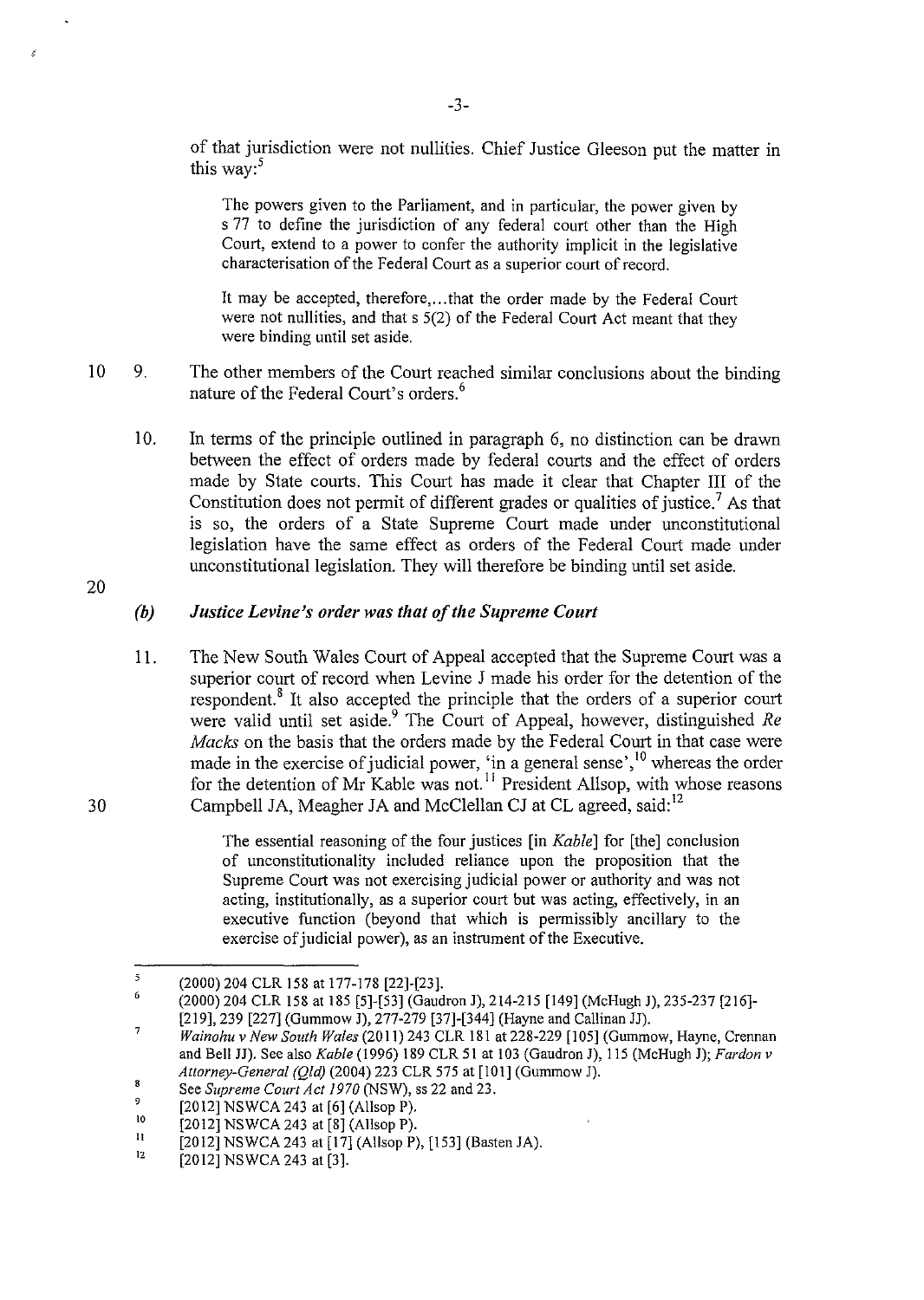- 12. Justice Basten's reasoning was to the same effect.<sup>13</sup>
- 13. Because the power conferred by the CP Act was non-judicial, the Court of Appeal stated that the validity of the order depended solely on the statute that authorised it. 14 Since the CP Act was invalid in its entirety, the Court of Appeal found that the order was a nullity.<sup>15</sup> It therefore could not justify the respondent's imprisonment.
- 10 14. It is respectfully submitted that the Court of Appeal was mistaken about the nature of Levine J's order.
	- 15. First, the majority in *Kable* did not determine that the order was non-judicial. It is true, as Allsop P and Basten JA pointed out, that members of the majority in *Kable* described the function conferred on the Supreme Court by s 5 of the CP Act as 'the antithesis of the judicial process', <sup>16</sup> 'non-judicial in nature' and 'repugnant to the judicial process in a fundamental degree'.<sup>17</sup> But those observations need to be understood in context of the argument that was ultimately accepted. Sir Maurice Byers had submitted as follows:<sup>18</sup>
- 20 Chapter III of the *Constitution* applied to State courts from I January 190 I; they were impressed with the characteristics necessary for the possession and exercise of Commonwealth judicial power. No legislature, State or federal, might impose on them jurisdiction incompatible with the exercise of that judicial power. Nor could it control the manner of the exercise of judicial power whether conferred by the Commonwealth or States. Since Ch III envisages State courts as being capable of investiture with and exercise of the judicial power of the Commonwealth, it grants to them or prevents their deprivation of those characteristics required of recipients of that power. A State law which controlled the State court in the exercise of jurisdiction granted by the State is invalid if it is inconsistent with the court's possession of the constitutional characteristics.
	- 16. Consistent with the argument's emphasis on 'constitutional characteristics', the majority found the CP Act to be invalid because, in essence, it compromised the Supreme Court's independence and impartiality. 19 The 'essential reasoning' of the majority did not tum on characterising the orders made under the CP Act as judicial or non-judicial. The majority did not directly address that issue; instead, they addressed the effect of the function upon the institutional integrity

<sup>13</sup>  [2012] NSWCA 243 at [152]-[153].

<sup>14</sup>  President Allsop and Basten JA relied upon *Love v Attorney-General (NSW)* (1990) 169 CLR 307.

<sup>15</sup>  [2012] NSWCA 243 at [18]-[21], [57] (Allsop P), [154]-[160] (Basten JA).

<sup>16</sup>  17 (1996) 189 CLR 51 at 106 (Gaudron J).

<sup>(1996) 189</sup> CLR 51 at 132 (Gummow J).

<sup>18</sup>  (1996) 189 CLR 51 at 54-55 (in argument).

<sup>19</sup>  See, for example, (1996) 189 CLR 51 at 121, 124 (McHugh J), 133-134 (Gummow J). See also *Forge v Australian Securities and Investments Commission* (2006) 228 CLR 45 at [63] (Gummow, Hayne and Crennan JJ).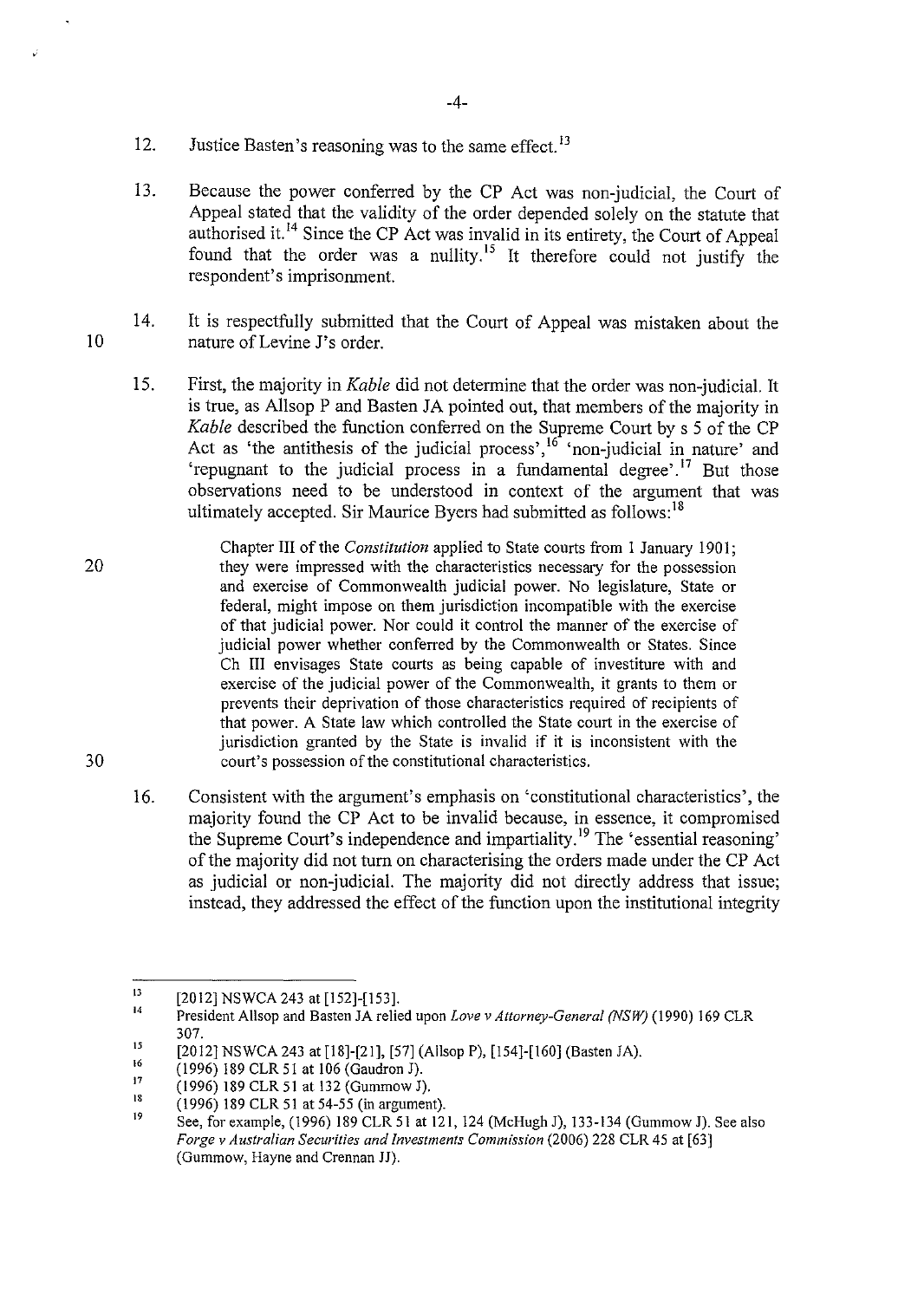of the Supreme Court.<sup>20</sup> The Court of Appeal was therefore wrong to treat these observations as determinative of whether the order was always a nullity.

17. Secondly, the Court of Appeal's reasoning is difficult to reconcile with the acceptance in *Kable* that Levine J exercised federal jurisdiction when he made the order. There was no dispute in *Kable* that once the constitutional challenge was raised, Levine J exercised federal jurisdiction.<sup>21</sup> For Toohey J, that fact was critical to the invalidity of the CP Act. His Honour explained: $^{22}$ 

> In the present case the Act requires the Supreme Court to exercise the judicial power of the Commonwealth in a manner which is inconsistent with traditional judicial process.

This statement is explicable only on the basis that the making of orders under the CP Act amounted to an exercise of judicial power.<sup>23</sup>

18. Justice McHugh<sup>24</sup> and Gummow J also referred to the exercise of the order being made in federal jurisdiction. The latter said: $^{25}$ 

> The Supreme Court, both at first instance and on appeal, was exercising federal jurisdiction (pursuant to s 76(i) and s 77(ii) of the Constitution and s 39 of the *Judiciary Act 1903* (Cth) ("the Judiciary Act")) in a matter arising under or involving the interpretation of the Constitution. This followed from the nature of the defences presented by the present appellant to the application to the Supreme Court for his detention under the Act. There was no room for the exercise of a State jurisdiction which the Supreme Court otherwise would have had; the jurisdiction exercised by the Supreme Court was wholly federal.

19. The 'matter' in relation to which Levine J exercised federal jurisdiction was the entitlement of the DPP to the order under the CP Act. That was the subject of the proceeding in the Supreme Court.<sup>26</sup> Because the Supreme Court exercised federal jurisdiction in relation to that matter, it could only exercise judicial power and any incidental non-judicial power.<sup>27</sup> That suggests that Levine J's making of the order under the CP Act—the only relevant order that he made was judicial.

20

30

<sup>20</sup>  The Court of Appeal assumed that because the function of making orders under the CP Act was repugnant to the judicial process, any order made by Levine J was necessarily non-judicial. But this fails to appreciate that a State law can undermine the institutional integrity of a State court whether or not it confers a non-judicial function on the court and whether or not it involves an adjudicative process: Wainohu v New South Wales (2011) 243 CLR 181 at 210 [46]; South *Australia v Totani* (2010) 242 CLR I at [78].

<sup>21</sup>  (1996) 189 CLR 51 at 95 (Toohey J).

<sup>22</sup>  (1996) 189 CLR 51 at 98.

<sup>23</sup>  See also (1996) 189 CLR 51 at 99 (referring to the judicial power ofthe Commonwealth being involved).

<sup>24</sup>  (1996) 189 CLR 51 at 114: 'It is common ground ... that in this very case Levine J made his order in the exercise of federal jurisdiction because he became seized of federal jurisdiction when the [Mr Kable] contended that the Act was in breach of the Constitution.'

<sup>25</sup>  (1996) 189 CLR 51 at 136 (citations omitted).

<sup>26</sup>  *In re Judicimy and Navigation Acts* (1921) 29 CLR 257 at 264.

<sup>27</sup>  *Queen Victoria Memorial Hospital v Thornton* (1953) 87 CLR 144 at 151-152.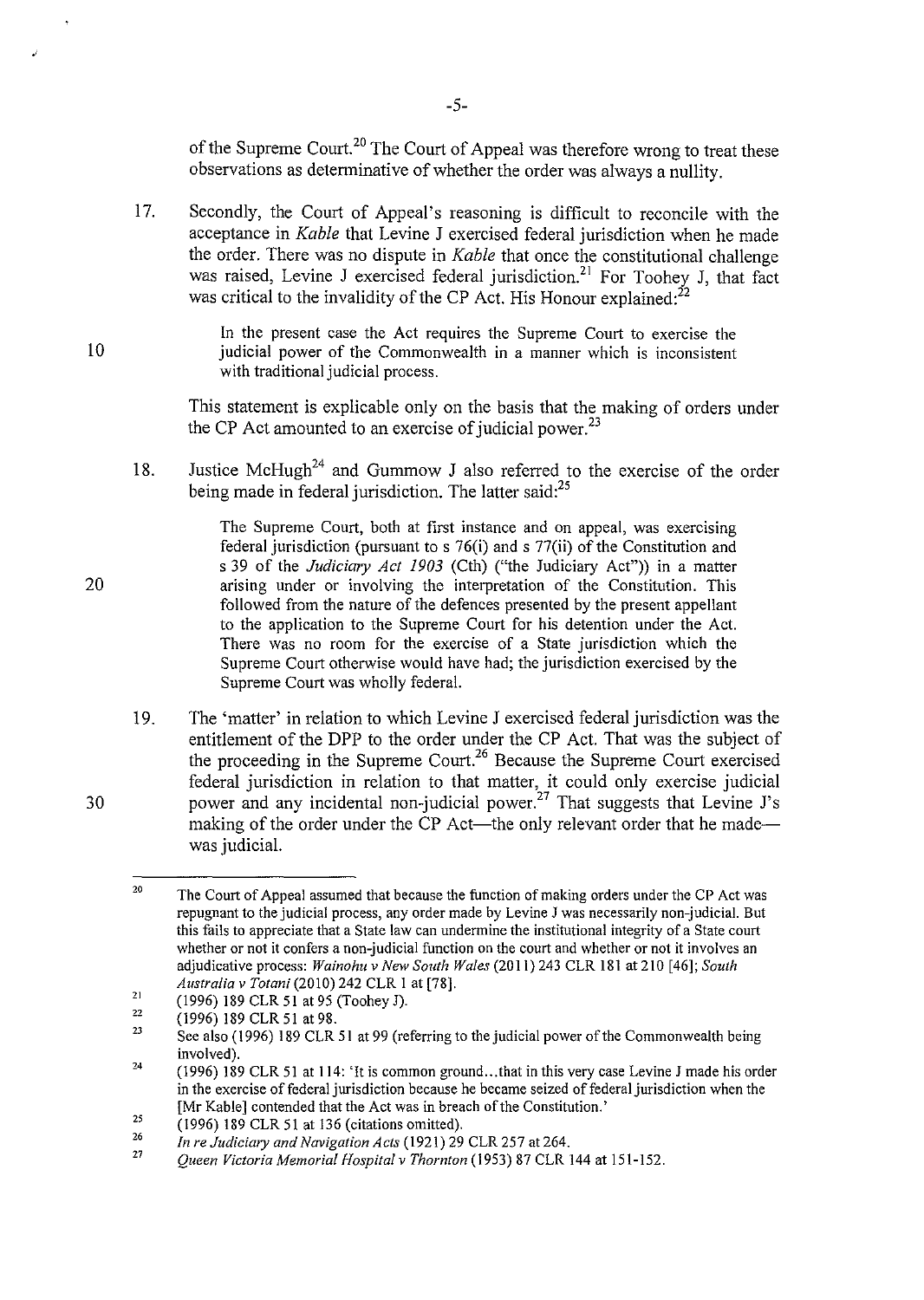- 20. That conclusion is reinforced by considering the consequences of the alternative view. The High Court only has jurisdiction to hear and determine appeals from 'judgments, decrees, orders, and sentences' that are made in the exercise of judicial power. 28 In *Kable,* Gummow J pointed out if there had been no exercise of federal jurisdiction in relation the CP Act, there would have been no judicial power at the State level to found an appeal to the High Court under s 73 of the Constitution.<sup>29</sup> Acceptance of the views of the Court of Appeal would thus conflict with the basis upon which the High Comt exercised its appellate jurisdiction.
- 21. Justice Basten's suggestion in the Court of Appeal that the order for detention was not incorporated into a single exercise of federal jurisdiction is, with respect, mistaken.<sup>30</sup> Justice Levine determined the constitutional challenge, and implicitly found that he had jurisdiction to make the detention order, as an essential step in resolving whether the DPP was entitled to the order under the CP Act. In other words, the making of the detention order was not a distinct non-judicial function that the Supreme Court undertook after it had exhausted the exercise of its federal jurisdiction.<sup>31</sup> On the contrary, the making of the order and the determination of the constitutional point were inseparable. There was only one matter.
- 22. Thirdly, disregarding constitutional invalidity, there is no basis for treating Levine J's order as non-judicial in nature. The CP Act conferred power to make preventative detention orders on the Supreme Court, not on a judge as *persona*  $designata.<sup>32</sup>$  Proceedings for an order were civil proceedings<sup>33</sup> and were to be commenced by summons in accordance with the rules of court.<sup>34</sup> The Supreme Court was bound by the rules of evidence (subject to exceptions for medical records and reports and certain other documents).<sup>35</sup> Proof was on the balance of probabilities.<sup>36</sup> A party had a right to appear, call witnesses and give evidence, cross-examine witnesses and make submissions on matters connected with the proceedings.<sup>37</sup> An appeal to the Court of Appeal lay from a decision to make, or refuse to make, a preventative detention order.<sup>38</sup> In addition, a preventative detention order was an order of the Court and could be enforced as such. These

37 CP Act, s 17(2).

10

<sup>28</sup>  *Mellifont v Attorney-Genera/ (Q/d)* (1991) 173 CLR 289 at 300 (Mason CJ, Deane, Dawson, Gaudron and McHugh JJ), 312 (Brennan J); *Kable* (1996) 189 CLR 51 at 142-143 (Gummow J). The word 'judgments' in s 73 refers to operative judicial acts, not the reasons for judgment: see *Driclad Pty Ltd v Federal Commissioner ofTaxation* (1968) 121 CLR 45 at 64 (Barwick CJ and Kitto J), 69 (McTiernan and Menzies JJ).

<sup>29</sup>  (1996) 189 CLR 51 at 142.

<sup>30</sup>  [2012] NSWCA 243 at [151]-[152] (Basten JA).

<sup>31</sup>  Compare *Momcilovic v The Queen* (2011) 245 CLR 1 at [101] (French CJ). See also *Felton v Mulligan* (1971) 124 CLR 367 at 373 (Barwick CJ).

<sup>32</sup>  CP Act, ss 5, 24; *Kable* (1996) 189 CLR 51 at 104 (Gaudron J).

<sup>33</sup>  CP Act, s 14.

<sup>34</sup>  CP Act, s 16(1).

<sup>35</sup>  CP Act, s 17(1) and (3).

<sup>36</sup>  CP Act, s 15.

<sup>38</sup>  CP Act, s 25.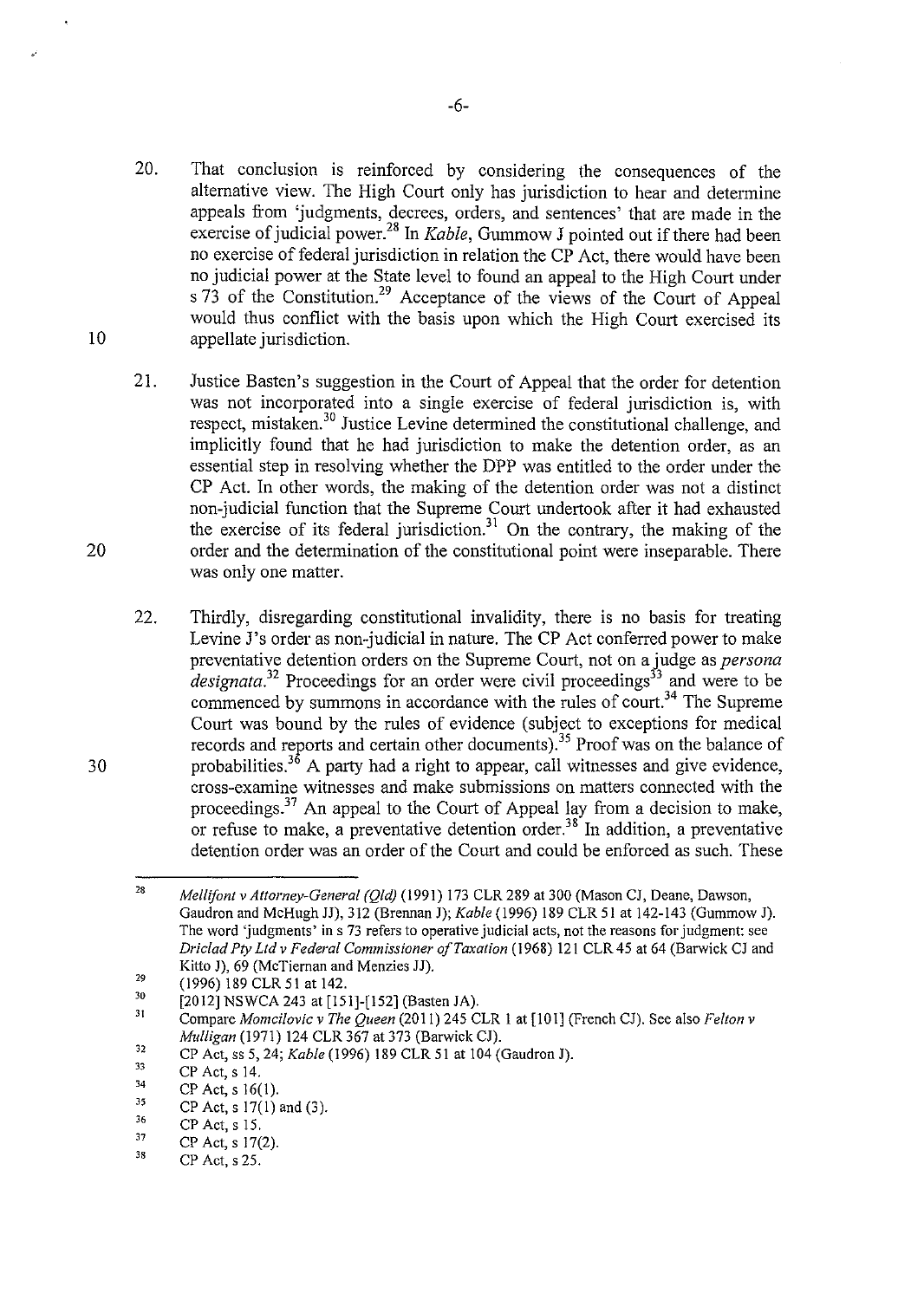features distinguish an order under the CP Act from instruments such as warrants for listening devices. Such instruments are not court orders, cannot be enforced as court orders, and confer no right of appeal.<sup>39</sup>

23. The fact that the Supreme Court had to be satisfied that a person would be more likely than not to commit a serious act of violence<sup>40</sup> before it could make a preventative detention order did not render any order non-judicial. Authority postdating *Kable* demonstrates this. In *Fardon v Attorney-General (Qld),* the High Court dismissed a challenge to the validity of Queensland legislation that provided for the making of detention orders if the Supreme Court was satisfied that there was 'an unacceptable risk that the prisoner [would] commit a serious sexual offence'. Justice McHugh said:<sup>41</sup>

> The exercise of judicial power often involves the making of orders upon determining that a particular fact or status exists. It does so, for example, in the cases of matrimonial causes, bankruptcy, probate and the winding up of companies. The powers exercised and orders made by the Court under this Act are of the same jurisprudential character as in those cases. The Court must first determine whether there is "an unacceptable risk that the prisoner will commit a serious sexual offence". That is a standard sufficiently precise to engage the exercise of State judicial power. Indeed, it would seem sufficiently precise to constitute a "matter" that could be conferred on or invested in a court exercising federal jurisdiction.

- 24. Justice Gummow<sup>42</sup> and Callinan and Heydon  $JJ<sup>43</sup>$  also regarded the legislation as bearing the hallmarks of the judicial process. *Fardon* is therefore inconsistent with any claim that the criteria under s 5(1) of the CP Act necessarily characterise that power as non-judicial.
- 25. The relief granted by the High Court in *Kable*<sup>44</sup> moreover, suggested that the order was judicial. The Court did not quash Levine J's order or declare it void *ab initio;* instead, it set the order aside. The form of relief was consistent with the order having the validity of an order made by a superior comt of record.
	- 26. Finally, if the reasoning of the Court of Appeal were correct, the consequences would be significant. Parties aggrieved by an order of a superior court could, in many instances, treat it as a nullity and disregard it pending a final determination about its status on an appeal. Because State courts can be vested with non-judicial functions, moreover, it might be difficult to determine whether an order was or was not a judicial act. This would mean that officials who had to act on the faith of what appeared to be a valid order of a court would be uncertain of its status. Such consequences militate against the approach of the Court of Appeal.

10

20

30

<sup>39</sup>  *Love v Attorney-General (NSW)* (1990) 169 CLR 307 at 322.

<sup>40</sup>  CP Act, s 5(1).

<sup>4\</sup>  (2004) 223 CLR 575 at [34].

<sup>42</sup>  (2004) 223 CLR 575 at [115].

<sup>43</sup>  (2004) 223 CLR 575 at [219]-[232].

<sup>44</sup>  (1996) 189 CLR 51 at 144-145.